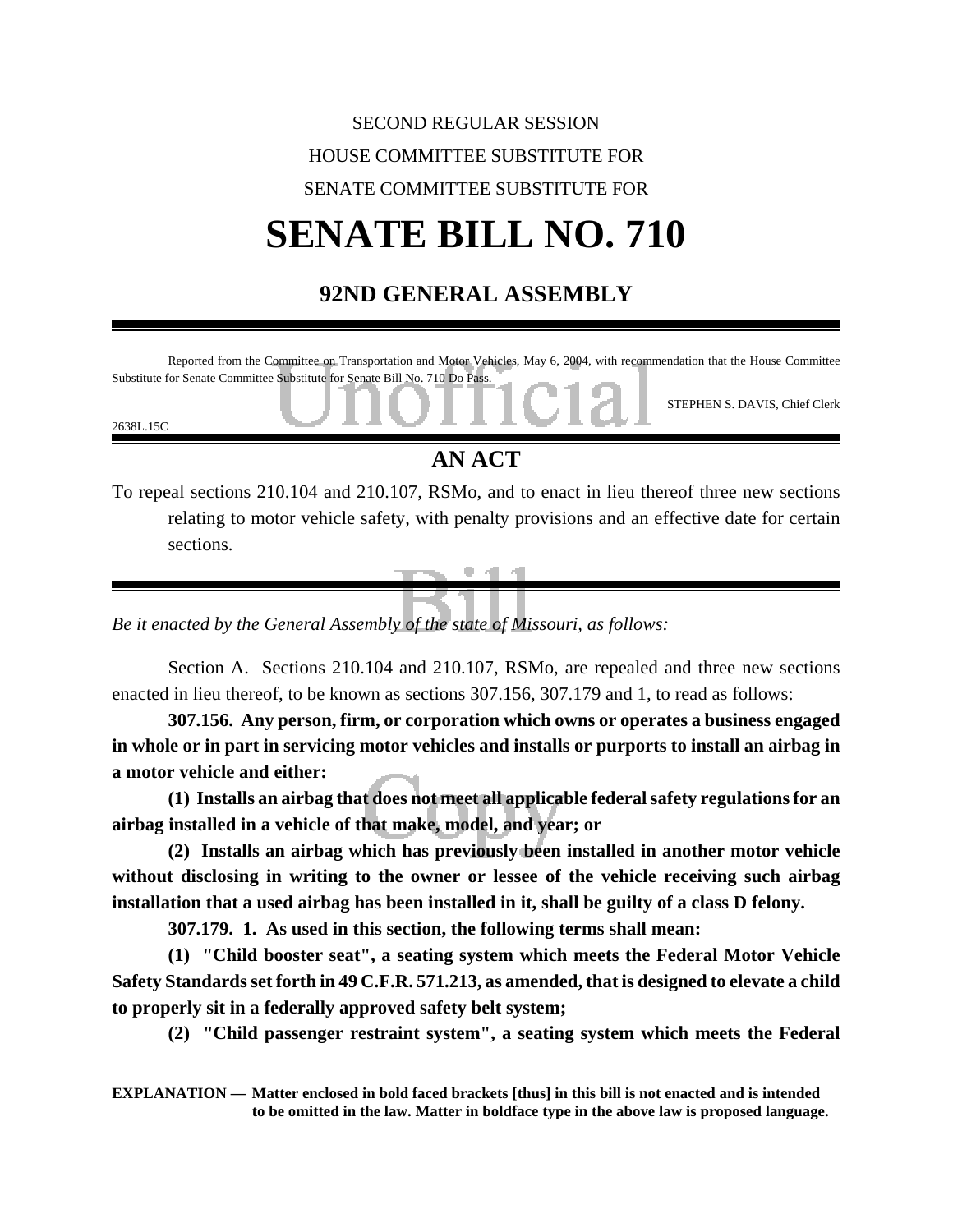**Motor Vehicle Safety Standards set forth in 49 C.F.R. 571.213, as amended, and which is either permanently affixed to a motor vehicle or is affixed to such vehicle by a safety belt or a universal attachment system;**

**(3) "Driver", a person who is in actual physical control of a motor vehicle.**

**2. Every person transporting a child under the age of sixteen years shall be responsible, when transporting such child in a motor vehicle operated by that person on the streets or highways of this state, for providing for the protection of such child as follows:**

**(1) Children less than four years of age, regardless of weight, or children weighing less than forty pounds, regardless of age, shall be secured in a child passenger restraint system appropriate for that child;**

**(2) Children four through five years of age shall be secured in a child passenger restraint system or booster seat appropriate for that child;**

**(3) Children at least six years of age shall be secured by a vehicle safety belt, child passenger restraint system, or booster seat;**

**(4) A child weighing more than forty pounds, who would otherwise be required to be secured in a booster seat, may be transported in the back seat of a motor vehicle while wearing only a lap belt if the back seat of the motor vehicle is not equipped with a combination lap and shoulder belt for booster seat installation.** 9. AL AL

**3. Any person who violates this section is guilty of an infraction and, upon conviction, may be punished by a fine of not more than twenty-five dollars and court costs. In no case shall points be assessed against any person, pursuant to section 302.302, RSMo, for violation of this section. If a person receives a citation for violating this section, the charges shall be dismissed or withdrawn if the person prior to or at his or her hearing provides evidence of acquisition of a child passenger restraint system or child booster seat which is satisfactory to the court or the party responsible for prosecuting the person's citation.**

**4. The provisions of this section shall not apply to any public carrier for hire or to school buses as defined in section 301.010, RSMo, unless such school bus has been equipped with safety belts or is required to be equipped with safety belts pursuant to federal motor vehicle safety standards.**

**5. The department of public safety shall initiate and develop a program of public information to develop understanding of, and ensure compliance with the provisions of this section. The department of public safety may promulgate rules and regulations for the enforcement of this section. Any rule or portion of a rule, as that term is defined in section 536.010, RSMo, that is created under the authority delegated in this section shall become effective only if it complies with and is subject to all of the provisions of chapter 536, RSMo, and, if applicable, section 536.028, RSMo. This section and chapter 536, RSMo, are nonseverable and if any of the powers vested with the general assembly pursuant to chapter 536, RSMo, to review, to delay the effective date or to disapprove and annul a rule are**